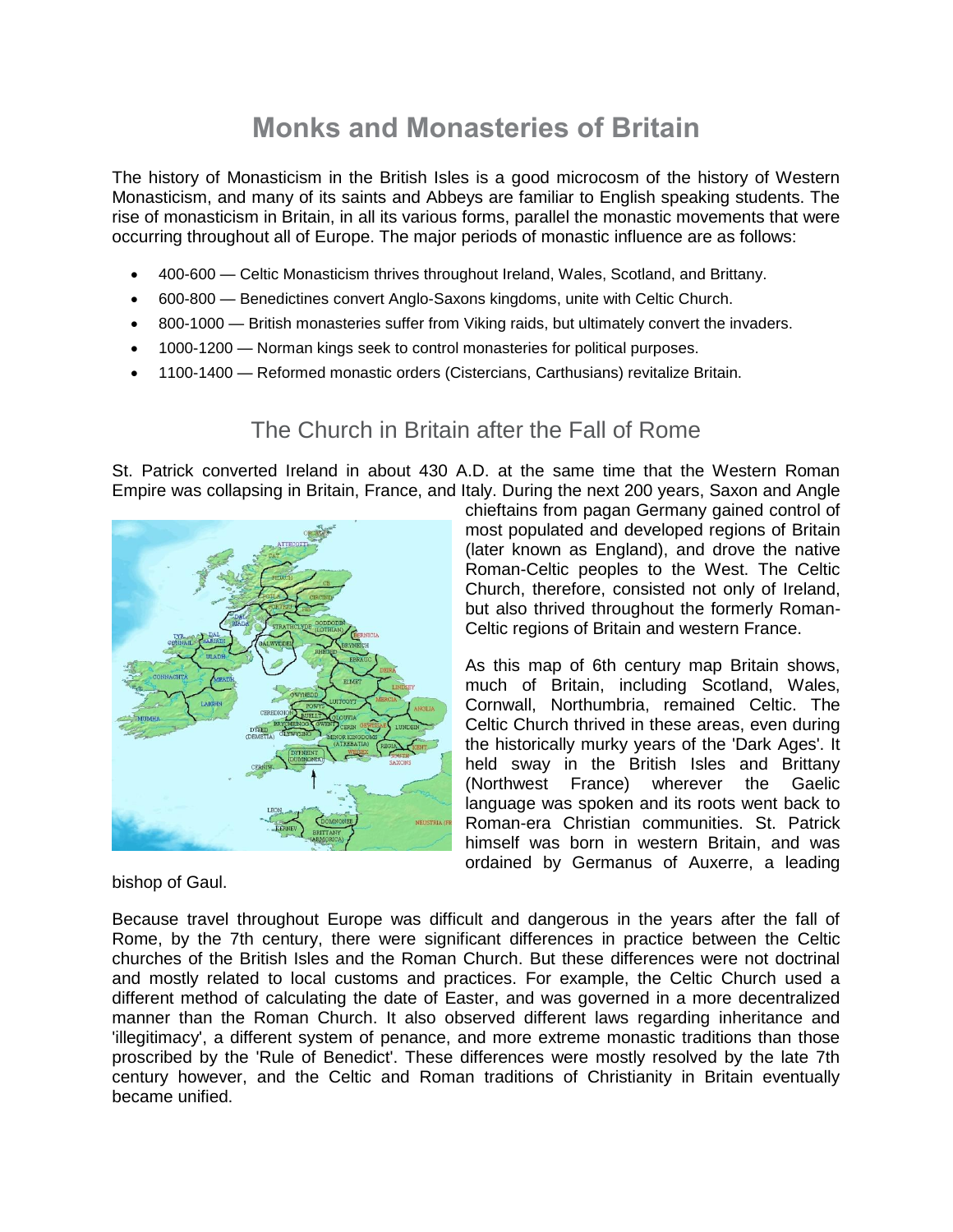### Celtic Monasteries

Differences between Celtic and Benedictine monasticism were significant. Celtic monasticism was established before the 'Rule of Benedict' was accepted as a standard for western monasteries. In Ireland groups of monks did not always have a central monastery, but traveled from village to village as missionaries, saying mass, offering the sacraments, and seeing to the spiritual needs of the people. Some Celtic monasteries had a reputation for harsh penances and mortifications, exactly the kind discouraged by Benedict, while others had a reputation for great classical learning. During the critical 5th, 6th, and 7th centuries, however, while much of Europe was in turmoil, the Irish monks preserved the faith, maintained essential doctrines, and ardently preached the faith throughout Gaelic speaking Britain.

#### **Celtic Saints of the British Isles**

| <b>Patrick</b> (d. 450)       | British Christian who spent years as a slave in Ireland. Escaped to<br>France, became a priest then returned to Ireland as a missionary.  |
|-------------------------------|-------------------------------------------------------------------------------------------------------------------------------------------|
| Brigid of Kildare (d. 525)    | <b>Abbess</b><br>founder<br>of<br>throughout<br>Ireland,<br>and<br>convents<br>including Monastery of Kildare. Patron Saint of Ireland    |
| Finian of Clonard (d. 550)    | Founded the Abbey of Clonard at Meath, and sent forth the 'Twelve<br>Apostles of Ireland' and many other well known Celtic missionaries.  |
| Brendan of Clonfert (d. 577)  | Irish missionary monk known for his legendary quest to the 'Isle of<br>the Blessed'.                                                      |
| Gildas (d. 570)               | Scottish scholar monk. Wrote 'On the Ruin and conquest of Britain'<br>regarding Saxon invasion of Briton. Founded a monastery in Britany. |
| Columba of Iona (d. 597)      | Irish abbot and missionary who lead an early mission to the Picts of<br>Scotland and founded an Abbey on the Island of Iona.              |
| Mungo of Glasgow (d. 590)     | Native of Fife in Scotland, raised by Celtic missionaries to the Picts,<br>founded Church in Glasgow. [a.k.a] Kertigen]                   |
| David of Wales (d. 589)       | Welsh missionary monk known for ascetic life style. Founded many<br>monasteries, including Glastonbury Abbey. Patron Saint of Wales.      |
| Columbanus (d. 615)           | Irish missionary monk and scholar known for founding monasteries in<br>France and northern Italy.                                         |
| <b>Gall</b> (d. 646)          | Disciple and companion of St. Columbus who continued his<br>missionary work founding monasteries in France and Switzerland.               |
| Aidan of Lindisfarne (d. 651) | Irish missionary monk who evangelized in Northumbria, and founded<br>the famous Monastery at Lindisfarne.                                 |
| Fiacre of Breuil (d. 670)     | Irish hermit who gained notoriety for his great skill with herbs. Fled to<br>Northern France, and founded a hospice in Brie.              |
| <b>Cuthbert (d. 687)</b>      | Northumbrian monk and Scholar. Prior of Melrose Abbey and<br>Lindisfarne. Worked to reconcile Saxon and Celtic churches.                  |

Well known Celtic Abbeys founded by Irish missionaries to Britain include:

- **Iona Abbey** founded by St. Columba in 590s as a base for converting the Picts of Scotland.
- **Lindisfarne** founded by Aidan on the East coast of Northumbria in 600's
- **Old Melrose** founded as a priory of Lindisfarne in Scotland in 600's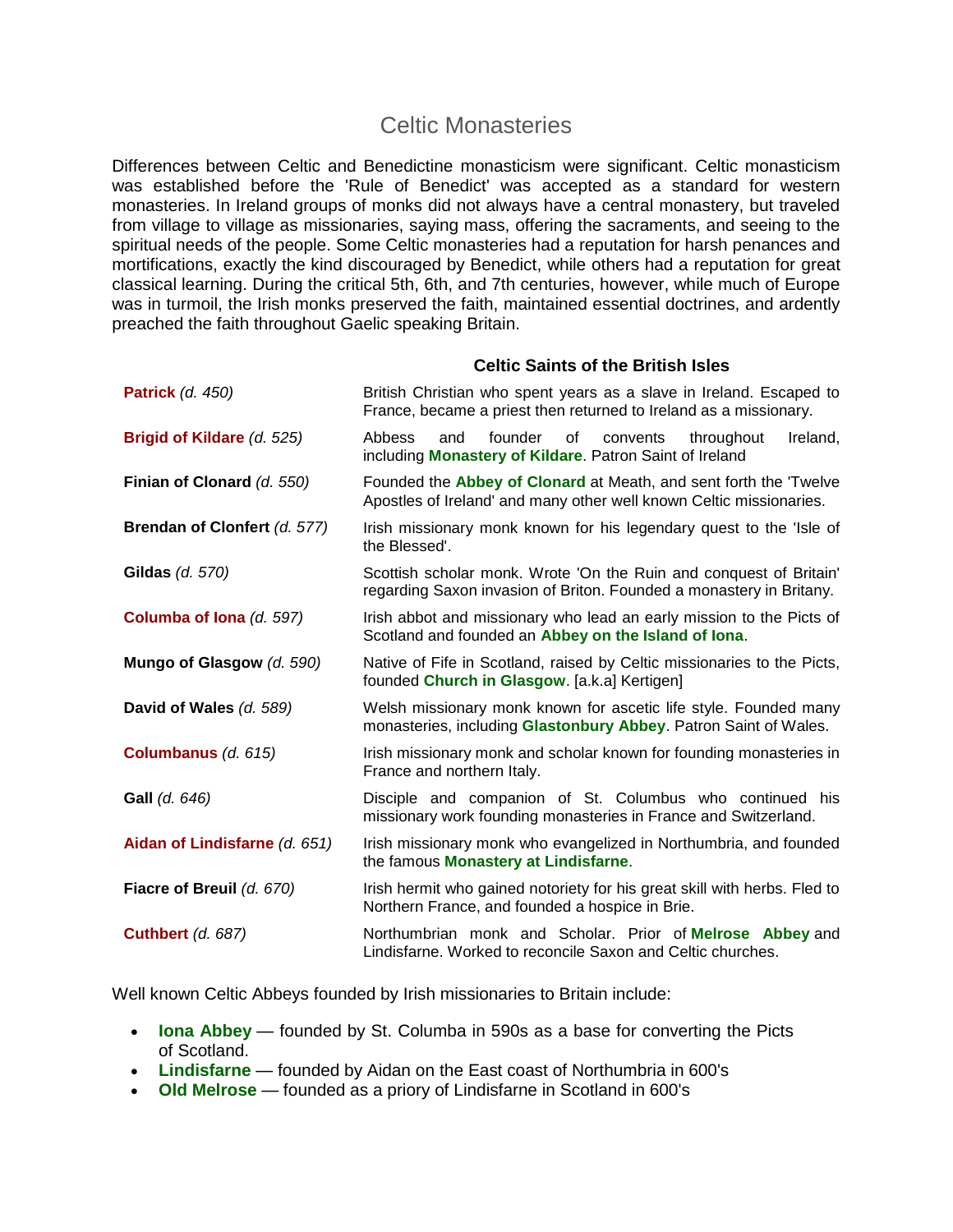### Anglo-Saxon Benedictines

The story of the conversion of the Anglo Saxon kingdoms of Britain, beginning with the Augustine of Canterbury and king Ethelbert of Kent, is well known. But it is important to note that before being sent as a missionary to Britain, Augustine was the prior of a Monastery in Rome, most of the men who accompanied him were monks, and Gregory the Great, who inspired the mission, was the first monk Pope. From the era of Saint Gregory (600 A.D.) missionary monks played a great role in the conversion of pagan Europe to Christianity.

#### **Benedictine Saints of Saxon England**

| Augustine of Kent (d. 604)            | Benedictine monk who led a mission to Saxon England and<br>converted Aethelbert of Kent. First Archbishop of Canterbury.            |
|---------------------------------------|-------------------------------------------------------------------------------------------------------------------------------------|
| Laurence of Canterbury (d. 619)       | Accompanied Augustine on his mission to Convert Saxon, and<br>followed him as Bishop of Canterbury.                                 |
| <b>Benedict Biscop (d. c. 628-90)</b> | Founded the Abbeys of Wearmouth and Jarrow in Northumbria.<br>Collected hundreds of books for monastery library.                    |
| Hilda of Whitby (d. 680)              | Abbess from Deira noble family, founded the Monastery of Whitby.<br>Influenced unification of Celtic and Roman Churches in Britain. |
| Wilfrid of York (d. 709)              | Founded monastery at Ripon (d. near York), Archbishop of<br>Canterbury, advocated Latin calendar for Easter in Whitby Synod.        |
| Bede of Jarrow (d. 725)               | Monk and scholar at the monastery at <b>Jarrow</b> . Wrote the<br>"Ecclesiastical History of England", and many other great works.  |
| Alcuin of York (d. 804)               | Scholar and prominent figure in Carolingian Renaissance, founded<br>Schools and Abbeys in France, Ended career as Abbot of Tours.   |
| <b>Swithun(d. 862)</b>                | Saxon bishop, patron saint of Winchester Cathedral, known for<br>miracles and legends.                                              |
| <b>Dunstan</b> $(d. 988)$             | Influential abbot and bishop, advisor to late Saxon kings, restored<br>monastic life to England and reformed the Church.            |
|                                       | <b>British Missionaries to Germany</b>                                                                                              |
| Willibrord (d. 739)                   | Missionary to Frisia, established first diocese in Utrecht                                                                          |
| <b>Boniface</b> $(d. 754)$            | Led Anglo-Saxon mission to Frisia (part of Frankish kingdom) [a.k.a]<br>Winfrid                                                     |
| <b>Sturm</b> (d. 770)                 | Disciple of Boniface who continued his work, founded Monastery of<br><b>Fulda</b> in Hesse in 742                                   |

Well known English Abbeys founded by Anglo-Saxon Benedictine Orders include:

- **St. Augustines Abbey** Founded by St. Augustine in 604
- **Wearmouth-Jarrow Abbey** Founded by 674 by Benedict Biscop
- **Croyland Abbey** founded by Gulthlac in 700.
- **Glastonbury Abbey** Founded in 712, became wealthy during Norman era.
- **Malmesbury Abbey** Founded in 676 by Aldhelm, 2nd largest library in Europe.
- **Bath Abby Convent** became a monastery in 781 under Saxon King Offa
- **St. Albans** 793 Founded by Offa II of Mercia
- **Westminster Abbey** Built by Edward the Confessor in 1042 on sight of St. Peter's Abbey (established by Dunstan in 900)